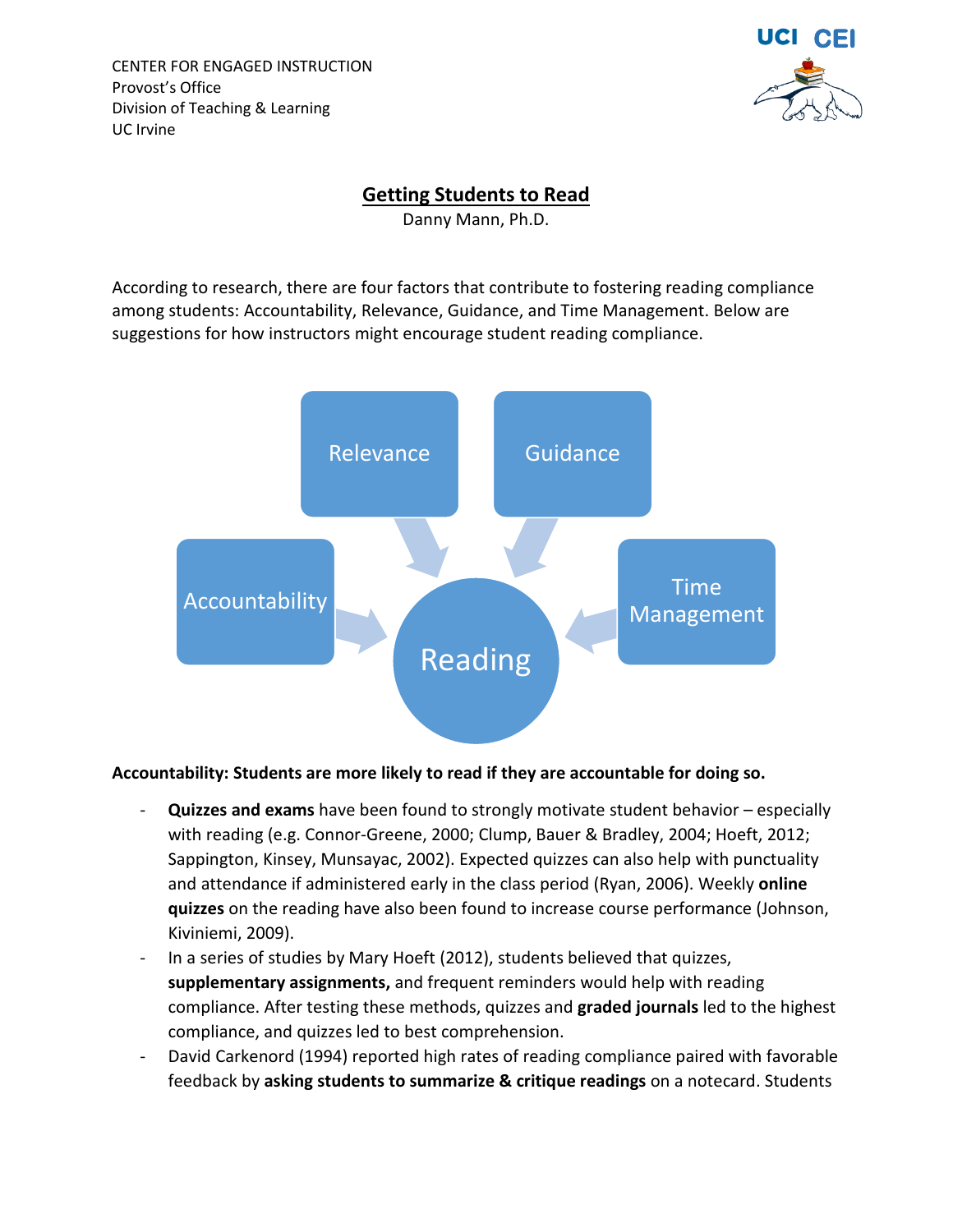

were motivated to complete a notecard for each reading because each one contributed to extra credit and the notecards were allowed to be referenced during exams.

- **Mandatory, announced methods** have been found to lead to better compliance than optional, unannounced methods (Hatteberg & Steffy, 2013).
- **Online discussions** can be effective if moderated in a way that requires students to put substantial effort into their posts.
- **Do activities in class that require reading** (see Hobson, 2004). This can include discussions, jigsaws, and other ways of having students apply the concepts from their reading.
- **"Cold-calling"** random students to provide answers in class isn't the most popular among students, but some faculty who do this find increased class preparation.

# **Relevance: Students are more likely to read if the reading directly and explicitly relates to the lecture.**

- Make the connection between the reading and the course explicit. The way faculty members integrate the reading into the course affects students' motivation and opinions about the reading (Brost & Bradley, 2006; see Hobson, 2004).
- **Do you need a textbook? Maybe not** if lecture and course structure replicate the textbook in a more meaningful form, or perhaps there is no textbook that aligns with your course design. Textbook alternatives include developing a course reading packet and/or compiling a list of accessible articles.
- When possible, **give students options** with their reading assignments (and other coursework) to allow students to use their intrinsic motivation to work hard.
- **Consider other modes of class preparation** such as assigning a video to watch.

## **Guidance: Students are more likely to read when they are taught how they should read.**

- **Review & model reading strategies** in class (see Hobson, 2004). This process can include explaining the organization of the texts and methods for annotating reading.
- **Preview the reading** either verbally in class or written in a document (see Hobson, 2004). A written guide is ideal especially for international students. The instructor can anticipate roadblocks and address them before the students read their assignments.
- **Reading worksheets** can help students focus on the most important topics and questions related to their reading. Tracey Ryan (2006) found that the use of these reading worksheets **paired with extensive instructor feedback** led to the best learning outcomes compared to reading worksheets with minimal feedback and quizzes. Extensive feedback does create an issue with the amount of instructor time dedicated to those assignments.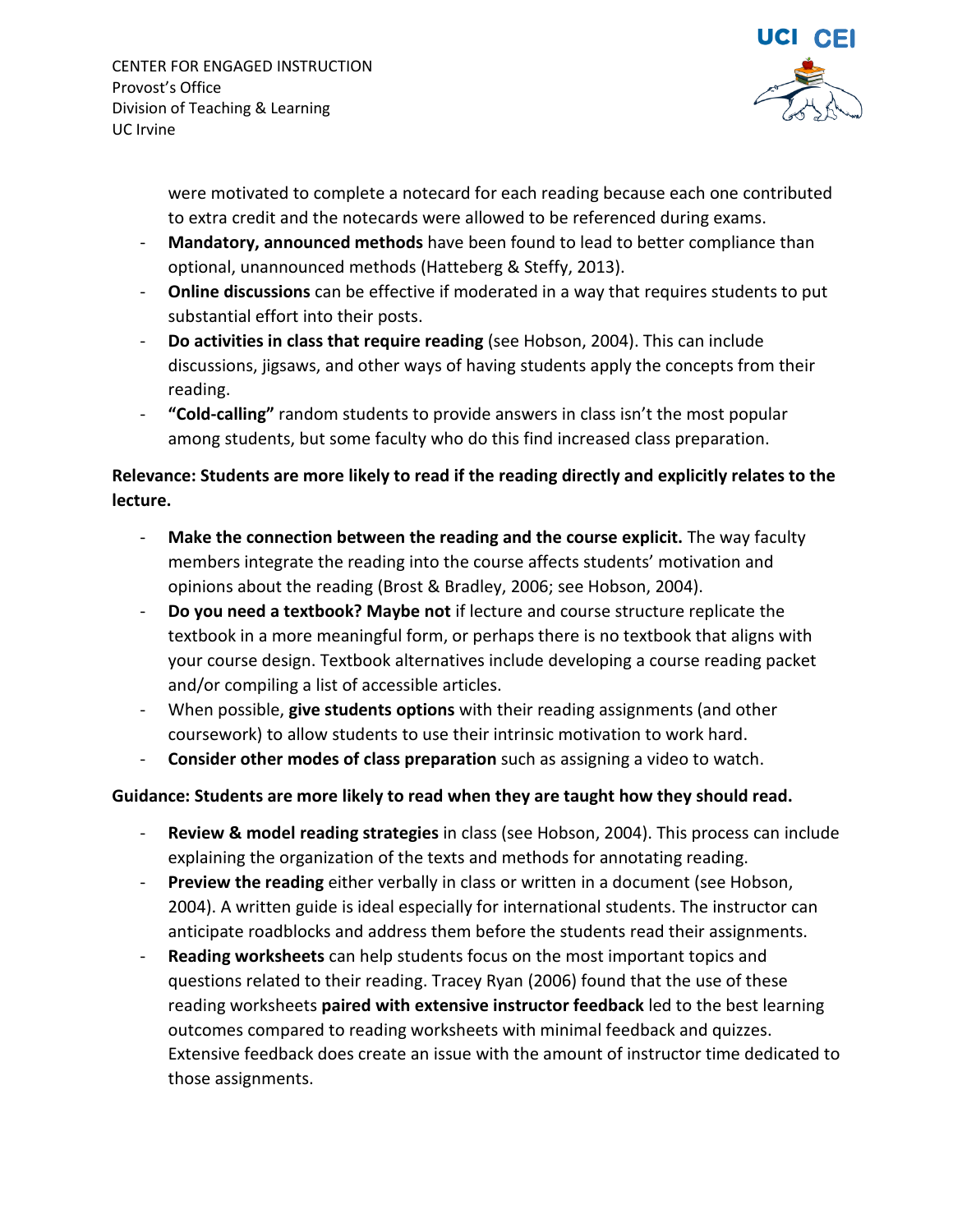CENTER FOR ENGAGED INSTRUCTION Provost's Office Division of Teaching & Learning UC Irvine



Use UCI Resources - The Center for Excellence in Writing and the Disability Services Center have trained professionals to help students that have difficulty reading for a wide variety of reasons (e.g. poor English skills, comprehension issues, visual impairments).

### **Time Management: Students are more likely to read when instructors inform them how much time should be spent reading.**

- **Set clear expectations** for class preparation. Try to estimate the amount of time necessary to prepare for class.
- **A smaller amount of reading** leads to more completion of reading (see Hobson, 2004). This also goes for the number of books on reserve (Marshall, 1974). This doesn't imply that a course should be weakened; instead it suggests more focus and concision.
- If you model your reading strategies, **discuss reading speed.** There may be some sections of your texts/articles that you would skim over and some sections that require a closer reading.
- Frequent reminders about reading don't necessarily help with compliance (Hoeft, 2012). More structured support with time management is beneficial for students.

#### References:

Brost, B. D., & Bradley, K. A. (2006). Student compliance with assigned reading: A case study. Journal of Scholarship of Teaching and Learning, 6(2), 101-111.

Carkenord, D.M. (1994). Motivating students to read journal articles. *Teaching of Psychology, 21,* 162- 164.

Clump, M. A., Bauer, H., & Bradley, C. (2004). The extent to which psychology students read textbooks: A multiple class analysis of reading across the psychology curriculum. Journal of Instructional Psychology, 31(3), 227-232.

Connor-Greene, P.A. (2000) Assessing and promoting student learning: blurring the line between teaching and testing, Teaching of Psychology, 27, pp. 84–88

Hatteberg, S. J. & Steffy, K. (2013). Increasing reading compliance of undergraduates: An evaluation of compliance methods. Teaching Sociology, 41(4), 346-352.

Hoeft, Mary E. (2012) "Why University Students Don't Read: What Professors Can Do To Increase Compliance," *International Journal for the Scholarship of Teaching and Learning*: Vol. 6: No. 2, Article 12. Available at[: http://digitalcommons.georgiasouthern.edu/ij-sotl/vol6/iss2/12](http://digitalcommons.georgiasouthern.edu/ij-sotl/vol6/iss2/12)